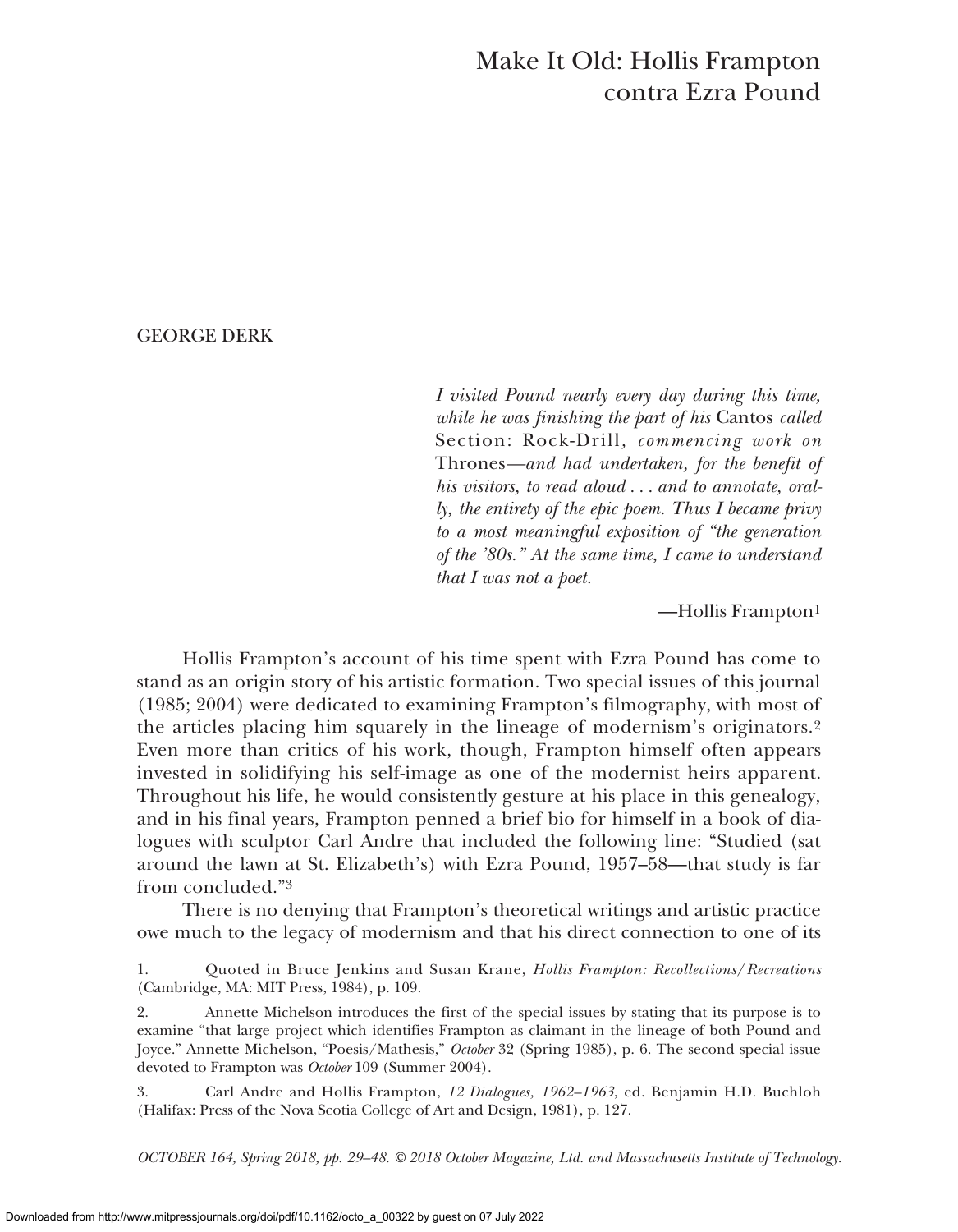foremost practitioners supplied him with firsthand experience of its technical operations. But the degree to which Frampton endorsed the most central of modernist precepts and redeployed them in his own work has been overstated. Even the above epigraph, for all its admiration for Pound, ends in a renunciation. While Frampton's early films, with their attention to the material properties of their medium, fully adhere to the modernist program, his unearthing of history in his *Magellan* cycle (1972–1980) functions in opposition to the excesses of modernism as well as to the troubling political manifestations that arose in conjunction with it. Reconceptualizing Frampton's career in relation to his artistic forebears as one of revision, rather than emulation, opens a space for a more nuanced understanding of the relationship between modernist poetics and postwar American avant-garde cinema.4 Frampton, in particular, shows that these filmmakers developed a modernism for an inherently vernacular medium by turning not outward to the literary arts but inward to film's historical origin.

#### The Cantos *and the Subject of History*

Before delving into Frampton's *Magellan*, it is necessary to understand what Pound's *Cantos* meant to Frampton, even if it ultimately supplied him with a negative example against which to base his own epic. Michael Bernstein's *The Tale of the Tribe* (1980) remains one of the most helpful accounts in grasping the larger aims and the basic premises of this modern epic in verse. "One of the dominant goals of *The Cantos*," writes Bernstein, "a concern governing the work's internal order and historical stance, is just such a quest for the necessary structure of a new epic, a structure that would emerge in the literary articulation of the poem itself and not in its adherence to external criteria."5 Unlike the methodical schemas that other modernist writers would give their works, a sturdy foundational structure is not a foregone conclusion for Pound; indeed, structure seems to be a sort of grail that would organically reveal itself upon completion. In seeking such a form, Pound utilizes four compositional strategies, according to Bernstein: the presentation of a mythic heritage; the use of a communal and not a singular voice; the interpellation of the reader as a member of a tribe; and the bestowal of lessons necessary for this group's survival.6 The driving force is thus centripetal in all aspects: to assemble a common history for and by a collective, so that it may fortify itself as a whole to ensure its continued existence.

5. Michael André Bernstein, *The Tale of the Tribe: Ezra Pound and the Modern Verse Epic* (Princeton, NJ: Princeton University Press, 1980), p. 11.

6. Ibid., p. 14.

<sup>4.</sup> For examples that read modernist poetry and avant-garde film as a continuum, see the following: P. Adams Sitney, *The Cinema of Poetry* (Oxford: Oxford University Press, 2014); Scott MacDonald, "Poetry and the Avant-Garde Film: Three Recent Contributions," *Poetics Today* 28, no. 1 (Spring 2007), pp. 1–41; R. Bruce Elder, *The Films of Stan Brakhage in the American Tradition of Ezra Pound, Gertrude Stein and Charles Olson* (Waterloo, Ontario: Wilfrid Laurier University Press, 1998).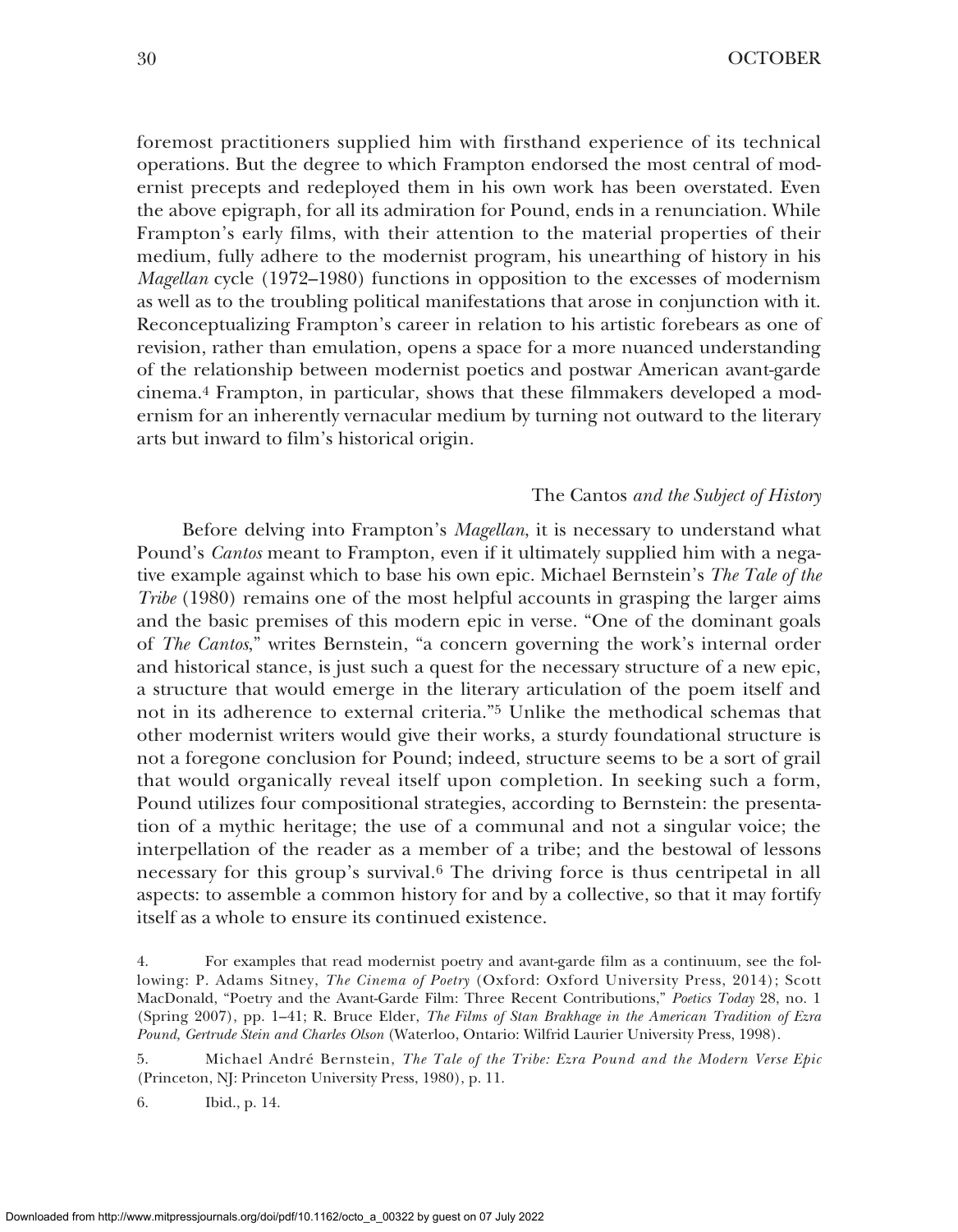Of course, the extent to which *The Cantos* achieves such a unity has long been cast into doubt, and the authoritarian bent that pervades the poem, most pronounced in its middle sections, calls into question what such a unity would look like. The sense of alienation that inevitably overtakes even the most steadfast of readers underscores the issue of exactly who belongs in this tribe; at times it appears to consist only of Pound himself. The fact that some of the most famous lines in the poem, specifically the apologia near the end, concede its failure to cohere goes a long way in undermining any supposed achievement of order. At the same time, the failure of *The Cantos* to cohere, its collapse of unity, may also be what gives it value; as Bernstein contends, the "liberating fragmentation … in effect transforms *The Cantos* from a totalitarian ideogram into an open-ended *grand collage*. And it is exactly in this incomplete form that *The Cantos* has proved so fruitful a model for subsequent writers."7 More than most other literary works, *The Cantos* has come to stand more for what it does *not* do than for what it does, its story more the one surrounding it than the one contained within it. Even for Frampton, who witnessed an annotated reading by its author, the poem is beyond redemption: "In its failure—and I believe that as a poem, as a whole work of art, it is a failure, as Pound believed—it represents an incredible catastrophe within modernist poetics. It is one of the supreme attempts, and it is one of the supreme failures. It is an immense catastrophe."8 Thus Frampton, too, identifies the distance between the intention and the result as the primary legacy of the poem.

For Frampton, the reason for the failure rests in Pound's definition of the genre to which the poem belongs. Pound succinctly summarized the epic, that most expansive of literary forms, as "a poem including history."9 But this fundamental component is precisely what Frampton sees as lacking in *The Cantos*:

I don't think that it's possible—and I suppose here my theoretical Marxist leanings begin to emerge, at least—possible or feasible to bring off a project of those dimensions without a theory of history, in a word. And I don't think Pound had one. Thereby unfortunately depends the anti-Semitism. Pound didn't have a theory of history; he had a child's view of history—namely, that it was quite clear that everything was going downhill. (*CA*, 183)

The simultaneous timelines that Pound weaves in and out of his epic—the Renaissance, the Confucian era, early American history, the age of the troubadours, the contemporaneous moment—can only really map onto each other if

7. Michael André Bernstein, "Robert Duncan and the Individual Tradition," *Sagetrieb* 4, no. 2/3 (Fall/Winter1985), p. 189.

8. Hollis Frampton, *On the Camera Arts and Consecutive Matters: The Writings of Hollis Frampton*, ed. Bruce Jenkins (Cambridge, MA: MIT Press, 2009), p. 183. Hereafter cited parenthetically as *CA*.

9. Ezra Pound, "Date Line," *Literary Essays of Ezra Pound*, ed. T. S. Eliot (New York: New Directions, 1968), p. 86.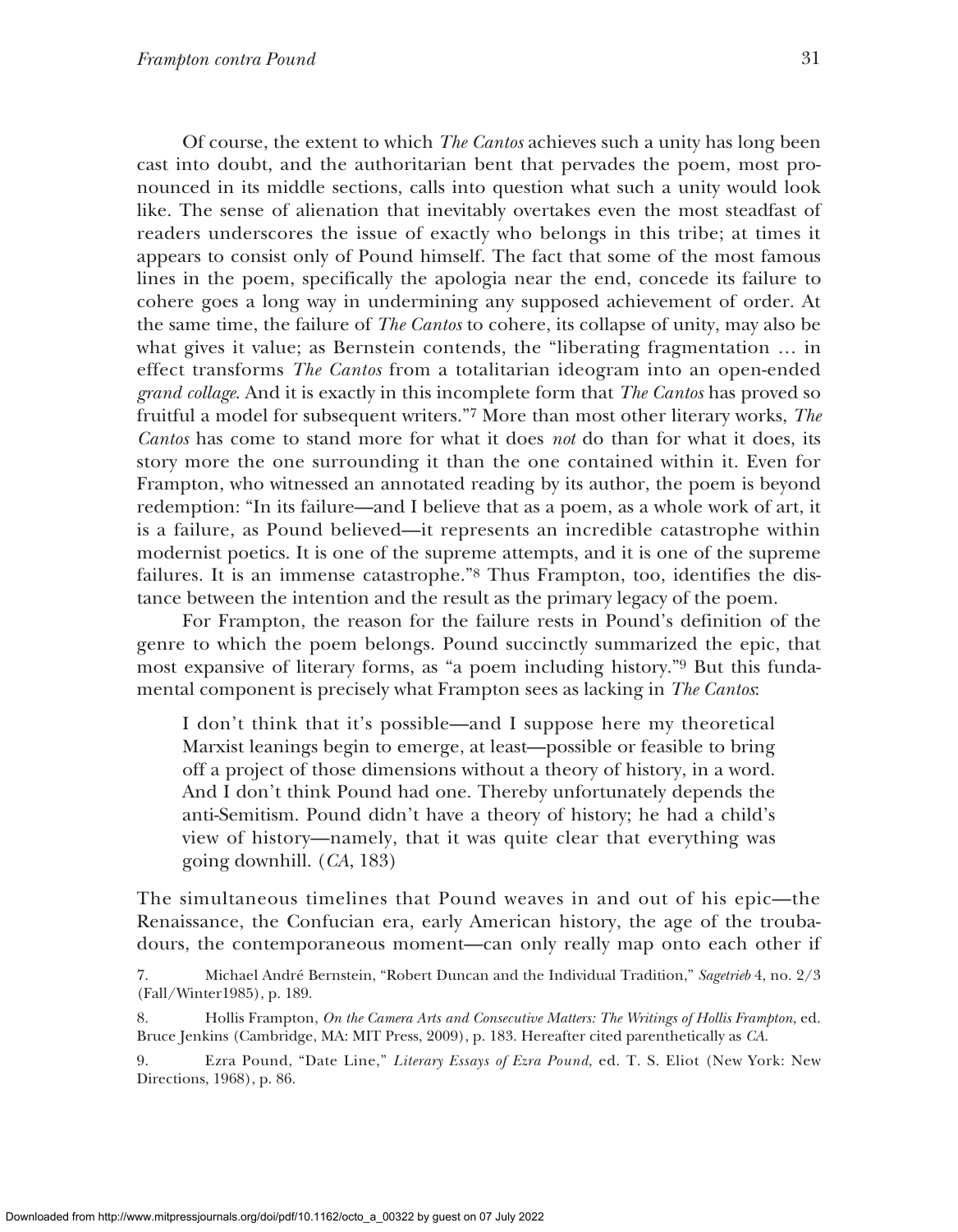one disregards specific historical circumstances. Frampton elsewhere speaks of Pound's approach as constituting "the continuous copresence of everything," which necessarily depends on viewing the effects of time and geographical location as negligible.10 If the past epochs that Pound includes in his all-encompassing present are not really past, then they belong just as much to the contemporary scene as any current event. Pound's view of literary criticism further emphasizes his belief that the past only matters in terms of the present: The work of the critic, he maintains, is "analogous to that which a good hanging committee or curator would perform in a National Gallery or in a biological museum. The ordering of knowledge so that the next man (or generation) can most readily find the live part of it, and waste the least possible time among obsolete issues."11 This pragmatic belief in criticism's raison d'être hints at self-effacement: To practice criticism is to lay the groundwork for future critics. At the same time, the remark exhibits a deep skepticism as to history's capacity to do anything but reflect present concerns: The past is inaccessible, the present inescapable. The statement is innocuous enough, but if it is taken to the extreme—as arguably Pound does in his epic—a congruence begins to emerge between this sort of anti-theory of history and fascism's simultaneous nostalgia for a mythic origin to support its radical overhaul of present conditions.<sup>12</sup>

Frampton never directly links his own unique conception of history to his belief that Pound's inability to conceive of a viable theory of one resulted in the faulty underpinnings of *The Cantos*. Yet Frampton's numerous essays that take up the subject convey his desire not to err as his predecessor had, and instead to crystallize history as a dynamic, complex process, one that does not necessarily lend itself to the imperatives of the present. Frampton sets himself the task of theorizing history in this manner when discussing Lumière's puzzling claim that "the cinematograph has no future."13 What could be taken as an ironic lack of foresight from one of cinema's inventors Frampton instead interprets as a call to historicize: "Until such a time as there is a past of some sort—a history furthermore, of some sort—a past which has been examined, has been subjected to a critical, a theoretical analysis, there can be no future, because there is no apparatus for prediction and extrapolation" (*CA*, 180). Frampton's entreaty for a rigorous historicism, one based in both critical and theoretical traditions, presents itself as a possible remedy to Pound's ramshackle approach.

10. Hollis Frampton and Peter Gidal, "Interview with Hollis Frampton," *October* 32 (Spring 1985), p. 100.

11. Ezra Pound, "Date Line," p. 75.

12. David Barnes makes this point in "Fascist Aesthetics: Ezra Pound's Cultural Negotiations in 1930s Italy," *Journal of Modern Literature* 34, no. 1 (Fall 2010), pp. 19–35.

13. Quoted in Frampton, "For a Metahistory of Film: Commonplace Notes and Hypotheses," *Camera Arts*, p. 131.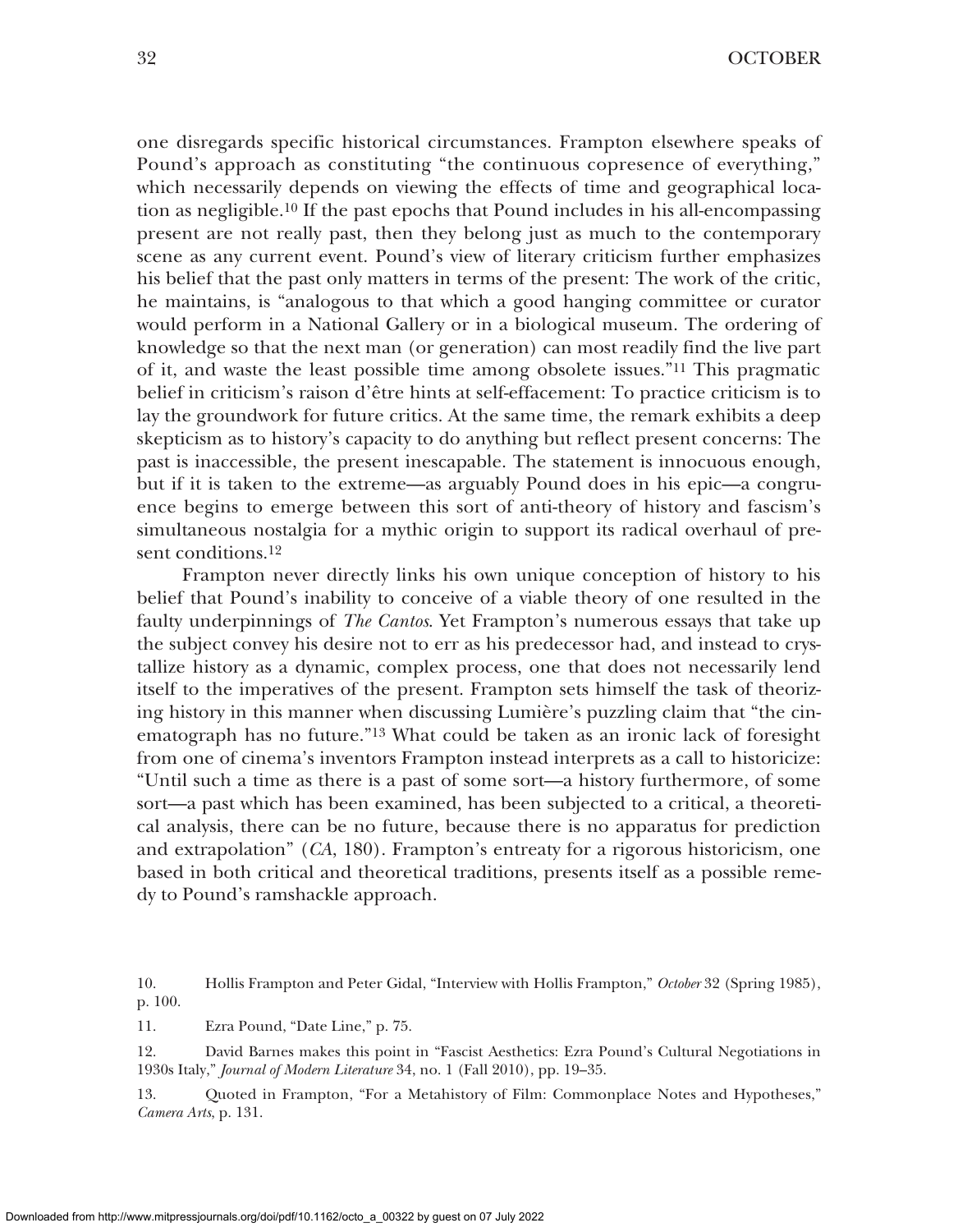To call Frampton a rigorous historicist does not mean that he practices history in any conventional way. Idiosyncrasy, a defining trait of all his essays, which often include the adoption of personae like Robert Browning or Jorge Luis Borges, is at the core of his historical project. His 1971 essay "For a Metahistory of Film" contains his most sustained and irregular consideration of the topic. He distinguishes between, on the one hand, the historian of cinema, who "faces the appalling problem," the impossible task, of accounting for every frame of all extant feature films; and, on the other, the metahistorian, who invents a tradition, who brings into focus "a coherent wieldy set of discrete monuments, meant to inseminate resonant consistency into the growing body of his art" (*CA*, 136). The historian searches for order; the metahistorian forges it. Whereas Pound's solution to the problem of abundance depended on a palimpsestic meshing of separate eras into one, Frampton seems to take a cue from T. S. Eliot's "Tradition and the Individual Talent," wherein the present enters into a matrix of relations with the past to create an altogether new network of arrangements. The metahistorian, moreover, does not privilege feature films above other forms, as does the historian, but considers "instructional films, sing-alongs, endoscopic cinematography, and much, much more" (*CA*, 136). Anything recorded onto celluloid is fair game for the metahistorian, who navigates such excess in order to put together patterns of meaning.

In what resembles a filmic equivalent of the Borgesian infinite library, Frampton posits an infinite cinema that will occupy the attention of the metahistorian:

A polymorphous camera has always turned, and will turn forever, its lens focused upon all appearances of the world. Before the invention of still photography, the frames of the infinite cinema were blank, black leaders; then a few images began to appear upon the endless ribbon of film. Since the birth of the photographic cinema, all the frames are filled with images. (*CA*, 134)

And yet, in the same essay, having conceived of this never-ending filmstrip, he also proclaims the death of cinema. According to Frampton, the cinema belongs to the "Age of Machines," which has now ended, rendering the cinema obsolete (*CA*, 136). Paradoxically, it is only by turning the cinema into a relic of a bygone era that the metahistorical goal of fathoming the sum total of all recorded images can be achieved. Frampton concludes the essay by saying he "glimpse[s] the possibility of constructing a film that will be a kind of synoptic conjugation of such a tour—a Tour of Tours, so to speak, of the infinite film, or of all knowledge, which amounts to the same thing" (*CA*, 138). This glimpse is the germ of *Magellan*, Frampton's attempt not to produce the infinite cinema but to conduct a voyage *by way of* it and, in doing so, compose a metahistory for film.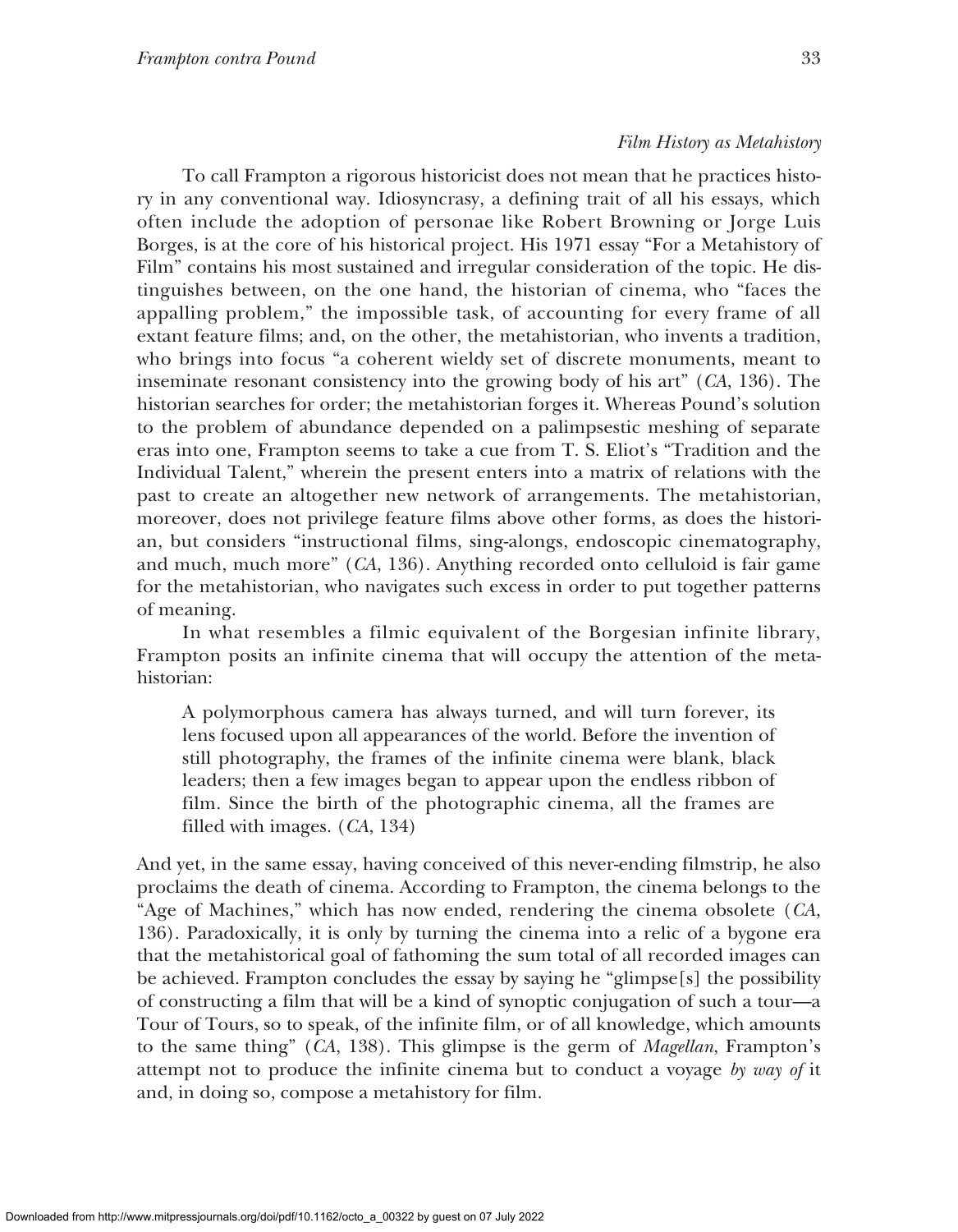# 34 OCTOBER

#### *A Film Outside of Film*

*Magellan* is metahistory in action. Brian Henderson describes this massive work as "at once a cycle of films and one large cyclic film."14 These cycles within a larger cycle suggest a calendrical form, which Frampton planned to reinforce by showing a segment or two each day of the year. The section entitled *Birth of Magellan* covers the last two days of the annual cycle; *Straits of Magellan*, 720 oneminute films (with two projected per day), spans the majority of the twelve months; *Death of Magellan* screens at the start of the New Year; finally, a series of Frampton's old films shows on the equinoxes and solstices as well as the filmmaker's birthday. He completed only eight hours of the planned thirty-six before his early death. Despite being only one-quarter complete, *Magellan* has been subject to a number of critical accounts. In fact, its very incompleteness—the sheer implausibility of ever finishing such an ambitious undertaking—seemed to be part of the work itself. Frampton would express both the impossibility and the necessity of reaching the end of it, sometimes in a single utterance: "This is something that will never transpire. Although, of course, I will do it eventually.<sup>"15</sup> These paradoxical qualities—the improbable and the inexorable aspects of its realization—reflect the same contradiction inherent in its source: the unfathomability of circumnavigation prior to Magellan and the inevitability of its happening in due course.

Yet Frampton stressed that, compared to the precedent set by unfinished literary epics, film lacks any such model of incompleteness:

I cannot in the same sense assume the existence of film . . . film has not thus far achieved levels of organization that are in any means comparable with literature, and especially, I think it has not constituted itself as a mode of production on the one hand or a field of cultural potentialities on the other such that it can contain the large work. This is film outside of film, for the most part. So that I'm not interested nearly so much in performing a special task within film as I am of, not seeking, but redefining the boundaries of filmic discourse. So that my worries aren't the same as they would be if I were, for instance, writing a 1,000 page novel. I worry about other things, like, for instance, am I totally haywire? Seriously. Am I going to finish this goddam thing? You see, this is a serious problem. If you don't finish an epic poem it is a more or less magnificent ruin. *The Canterbury Tales* … *The Cantos* … This I probably have got to finish or have blown the whole thing, in my own mind, since it has the problem of establishing its own context.16

14. Brian Henderson, "Propositions for the Exploration of Frampton's *Magellan,*" *October* 32 (Spring 1985), p. 135.

15. Hollis Frampton, interview with Robert Gardner, *Screening Room,* January 1977, https://www.kanopystreaming.com/product/screening-room-hollis-frampton.

16. Hollis Frampton, "St. Hollis (Part 2)," interview with Henry Hills and David Gerstein, *Cinemanews* 3/4 (September 1978), p. 15.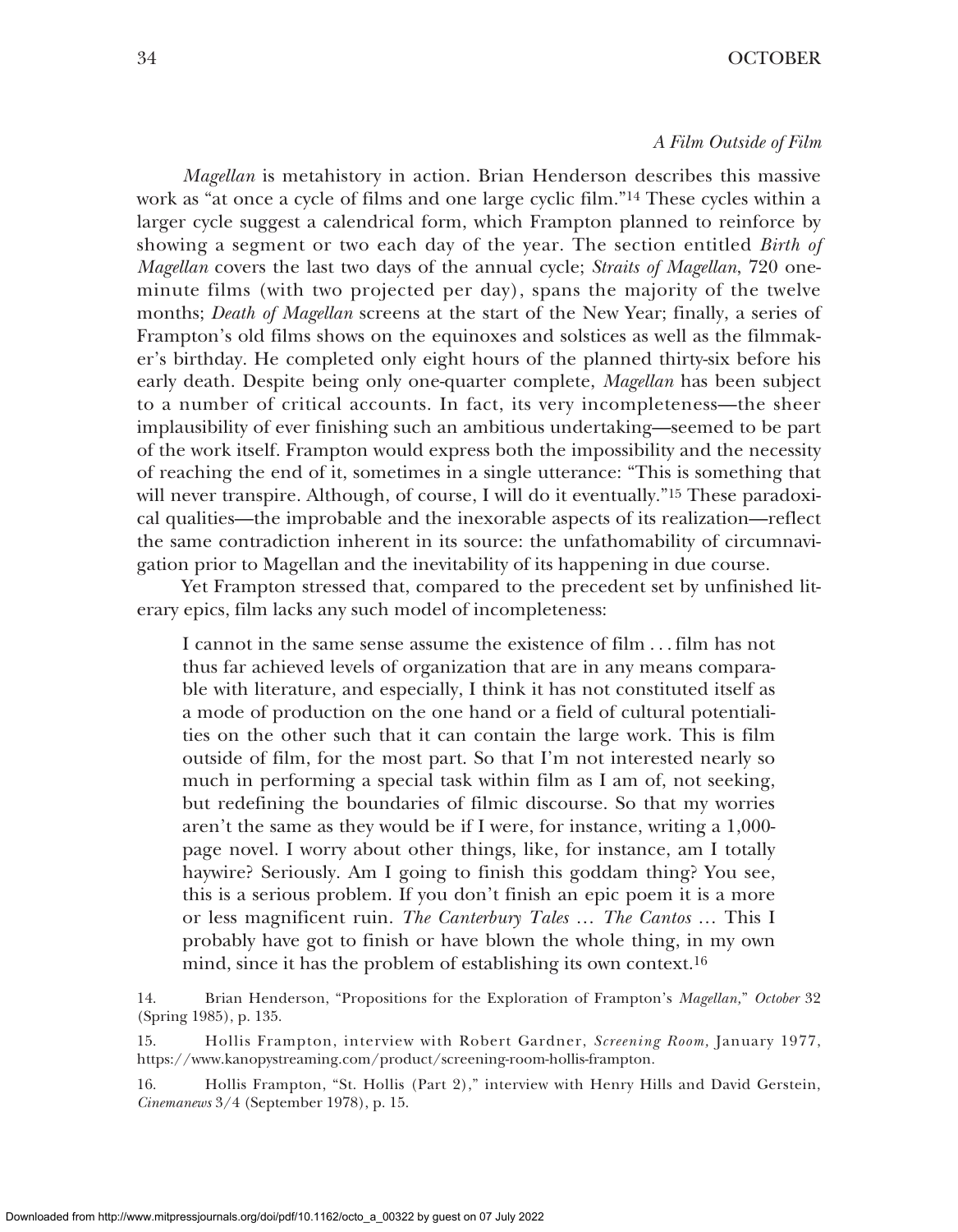Such a claim would appear to consign *Magellan* to oblivion. The instances of metahistory that the fragments of *Magellen* do contain, however, constitute enough of a foundation to justify the work of analysis. And if we are to take Frampton at his word, that *Magellan* is a film outside of film, then the question arises: What is it inside of, where does it belong? An example towards the beginning of *Magellan* will demonstrate how Frampton enacts metahistory in three contexts—Odyssean, sculptural, and archival—that stand in contradistinction to Pound's own use of them in *The Cantos*.

# *A Cinematic Circumnavigation*

*Magellan* opens with the sounds of an orchestra tuning up and images of a lightning storm, insinuating itself into an incipient, primeval setting. After this prelude, it cuts between a scene from a contemporary wedding and a piece of film's early history, *A Little Piece of String* (1901). In the wedding video, the spatial arrangement of those in the frame resembles that of *String*. The groom stands to the left of the bride as another woman holds the fabric of the dress's train. The latter clip presents a visual gag on politeness. A young man and young woman converse while a second man notices a string dangling from the woman's clothing. He pulls it until eventually, to his embarrassment, the woman's dress falls apart. The juxtaposition of these clips in *Birth of Magellan* suggests not only that the display of sexuality has been integral to the medium since film's conception but also that the medium itself is a form of striptease in its promise to reveal what it cannot actually deliver. It is thus a proper initiation for a film based on a voyage around the world that contains zero images of such.



*Hollis Frampton.* Birth of Magellan: Cadenza I*. 1977–80. © Estate of Hollis Frampton.*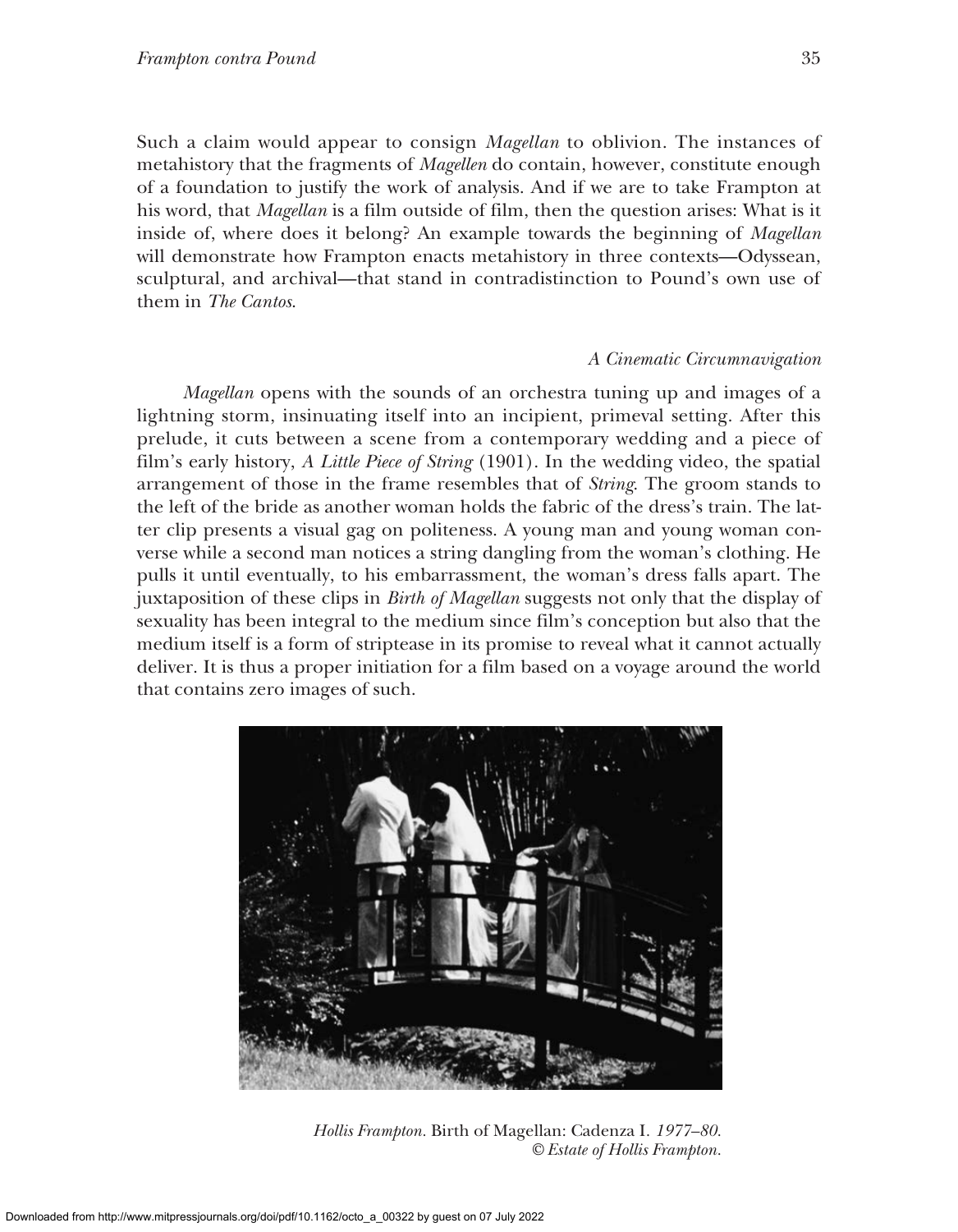

*Frampton.* Birth of Magellan: Cadenza I*. 1977–1980. © Estate of Hollis Frampton.*

A beginning that enacts a return to origins can also be found in *The Cantos*, but the discrepancy between these returns intimates that Frampton and Pound are conducting two different types of voyages. While Pound stated that "all poetic language is the language of exploration," beginning *The Cantos* with a translation of Homer imbues the epic with the feeling that everything has been preordained and has, in a sense, already transpired: "The ocean flowing backward, came we then to the place / Aforesaid by Circe."17 The caesura gives the line an antiquated meter, reinforcing its rearward motion by melding echoes of old English verse with the content of Greek epic. The metrical inversions swim against the flow of the line so that the meter inhibits the verse's progression just as much as it propels it forward. When Odysseus then encounters the shades of his former crew members, this brief surfacing of the underworld makes plain that Pound's odyssey embarks with multiple acts of excavation.

In contrast to *The Cantos* beginning in retrograde, Frampton establishes an orientation of immediacy to his source material. The most important primary document on Magellan's voyage is the journal kept by the passenger Antonio Pigafetta, who "was a close observer and a scrupulous recorder, often writing in his ever-present notebook during the actual occurrence of events."18 Frampton

17. Pound, "Vorticism," *Early Writings*, p. 285. Ezra Pound, *The Cantos of Ezra Pound* (London: Faber and Faber, 1975), p. 3.

18. Herman W. Liebert, "Foreword," in Antonio Pigafetta, *Magellan's Voyage: A Narrative Account of the First Circumnavigation*, trans. and ed. R. A. Skelton (New Haven: Yale University Press, 1969), p. xi.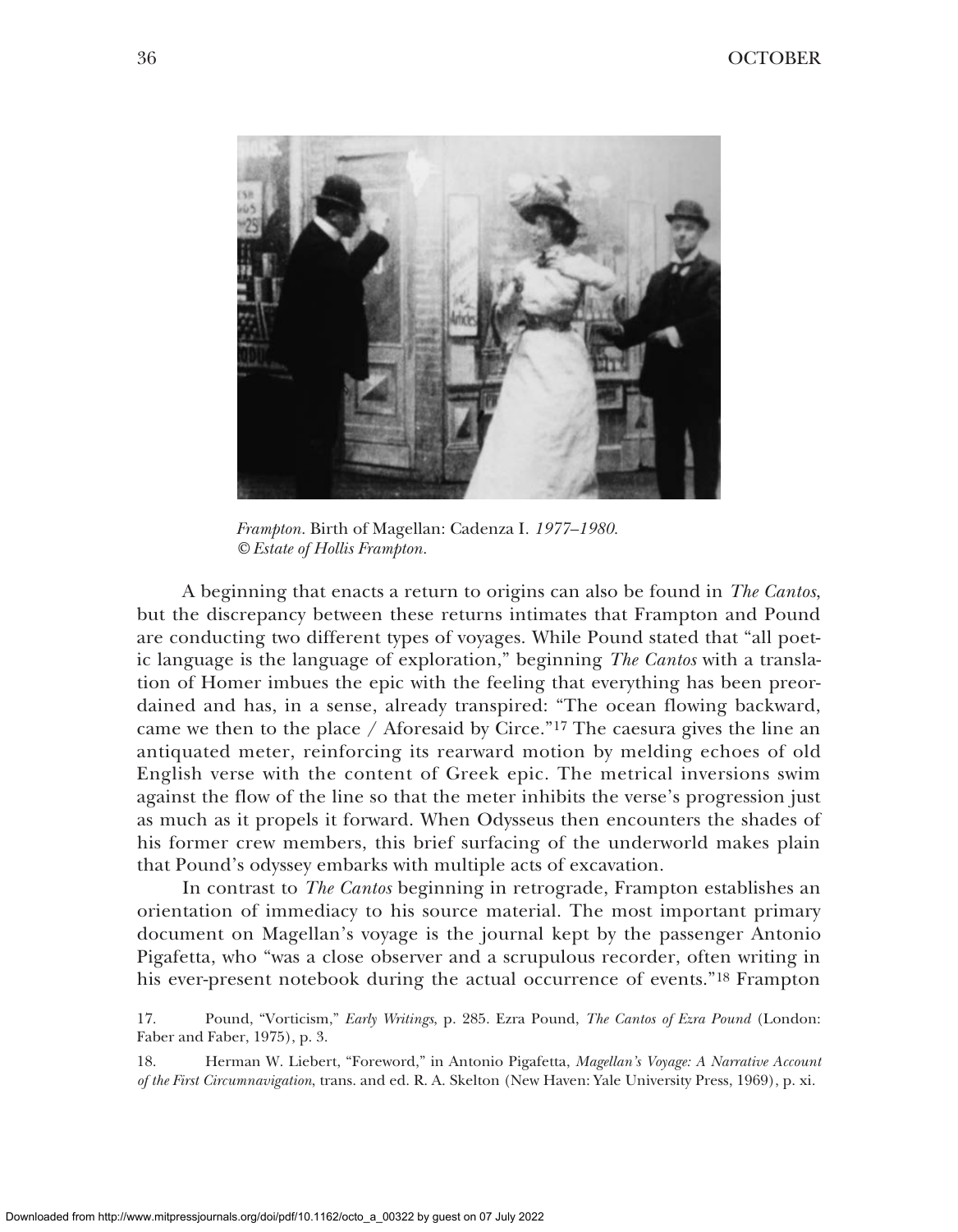reconceptualizes the activity of viewing in light of Pigafetta's style of transcription, an essential fact of which is its indiscrimination of subject matter written in the moment in which the experience transpires. He wrote down anything and everything—from observations on the climate and geography of where they made landfall to records of the ship's navigational coordinates, from descriptions of the customs and dress of the peoples they encountered to the attempted mutiny of his shipmates and the death of Magellan in battle. Frampton draws an underlying connection between this scrupulous record-keeping and the manner in which the earliest films were made; namely, a camera operator would load a reel of film and start recording until the reel ran out. The defining feature of this early technology is that too much would be recorded: Whatever happened to pass in front of the lens, however extraneous or insignificant, would go into the film. Like Pigafetta's all-inclusive note-taking, the incidental details are just as relevant as anything else.

This model of spectatorship based on a record of seafaring exploration establishes a new set of relations to film. As Frampton explains it, the experience of the film viewer blends with that of the filmmaker.19 The calendrical form of *Magellan* turns watching into a daily, ordinary task like any other part of one's routine. Indeed, Pigafetta's journal makes it clear that exploration has its own routinized operations. At every port, Pigafetta follows a checklist of details to give an account of the location and its inhabitants, making the unfamiliar familiar by compiling standardized information. For Frampton's spectator, the images stand in for the uncharted waters that the film attempts to navigate. The metaphor of circumnavigation contextualizes each scene, inviting the spectator to look at the opening clip of the wedding, for example, as though seeing a ceremony such as this for the first time. Frampton correlates a spectator's disposition toward the image to an explorer's inclination for the unknown. And because Magellan's voyage ultimately circles back on itself, returning to its original point of departure and encompassing the entire Earth, the ever-present implicit question throughout *Magellan* is, How does each of its constituent parts fit into all of film, into the infinite film that it approaches? Crosscutting between *A Little Piece of String* and footage from a wedding implies a genealogy from the medium's beginning until the contemporary era, a study in contrasts not only of film at different moments in history but also of courtship, attitudes toward sexuality, gender roles, dress, entertainment, and so on—numerous cultural customs and norms that reincarnate the spectator as traveling diarist.

19. Frampton, *Screening Room*.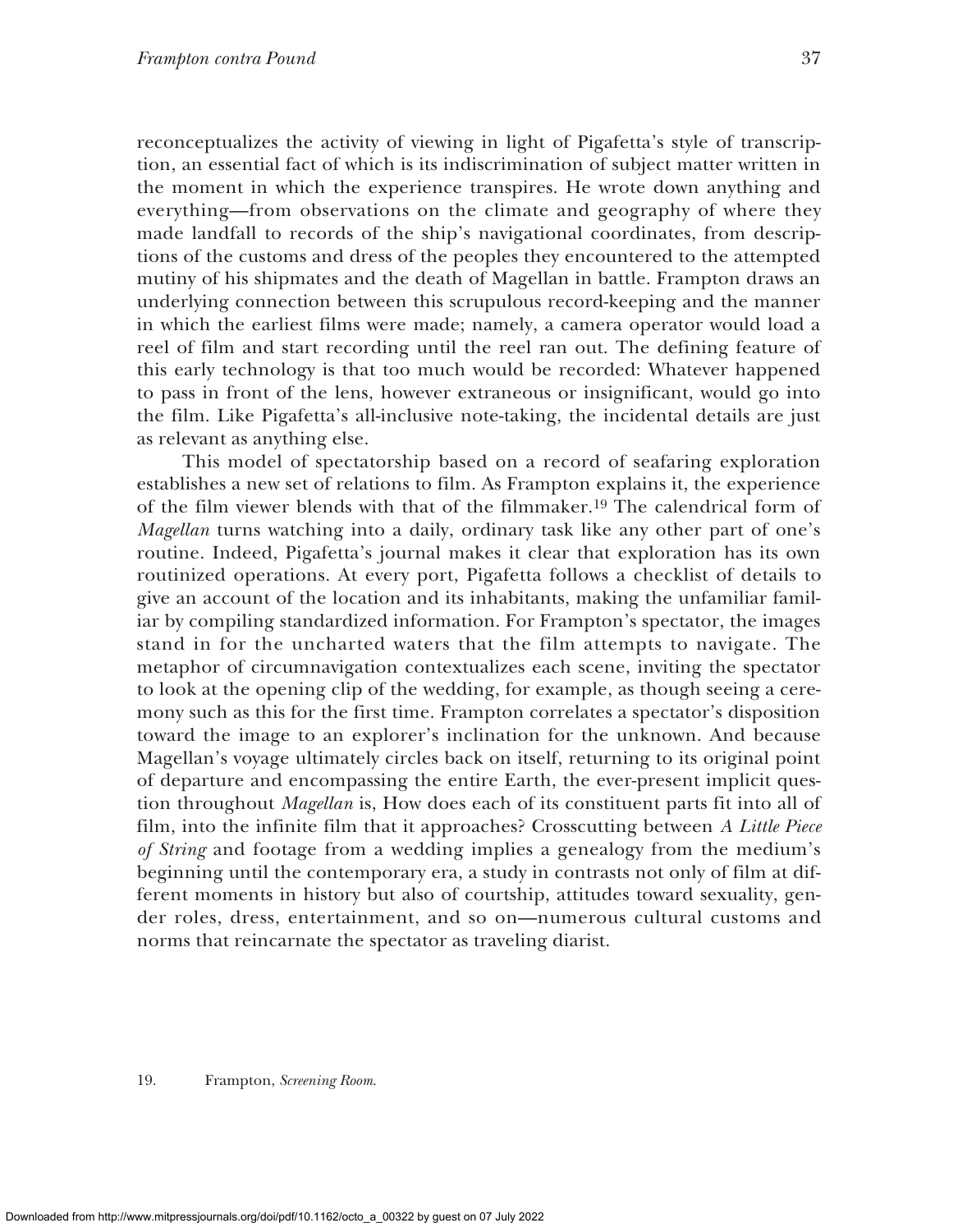The second context to which the opening of *Magellan* belongs is sculptural. In discussing the initial juxtaposition of clips, Michael Zryd contends:

Material from the point of origin of cinema is not valued for its own sake (Frampton does not share certain archivists' fetishization of early film). In fact, in itself, *A Little Piece of String* is "idiotic." The metahistorian searching for the quintessence of early film is faced with its "infantile" rawness. However, by appropriating *A Little Piece of String*, segmenting and intercutting it, and placing it within the larger conceptual framework of *Magellan*, Frampton transforms its slim narrative into a grand metaphor. This metaphor doubles back to ironize the grandeur of its correlative, the already self-ironic Duchampian modernist masterwork [*The Bride Stripped Bare by Her Bachelors, Even*] it echoes.20

Frampton, who once quipped, "If Ezra is my father, then Rrose [Duchamp] is my mother," positions *Magellan* outside of film and inside sculpture by means of montage.21 Duchamp's sculpture also appears to enact a fusion of frames. The structure stands nearly nine feet tall with its two large glass panes. The top "frame" contains the mechanical bride with a cloud-like shape trailing behind her, which Duchamp described as a "cinematic blossoming" of a halo or the Milky Way.22 Below, nine suitors and their chariot make up the bachelor machine, along with nearby farming equipment including a mill and grinder. This montage of glass panes separates "the mass-produced readymade from the readyfound."23 The inclusion of objects such as a comb, wheel, and shovel (the readymade) and the amalgamation of assorted materials (the readyfound) resemble Frampton's integration of stock wedding footage with the found film from the turn of the century. In addition to the overlap of procedural method, Frampton and Duchamp see eye to eye in how they want the spectator to engage with their work. Duchamp's gendering of the mechanical gears and levers of this primal agricultural apparatus gives some indication of how it would operate, but in its unanimated and, like *Magellan*, unfinished state, the spectator is left to imagine "the throbbing energy of this robotic world."24 Frampton follows Duchamp's claim that he "attaches even more importance to the spectator than to the artist" and takes it even further by offering "the spectator the possibility of a posture that's so active in relation to the

23. Ibid.

24. Richard Hamilton, "The Green Book," in Duchamp, *The Bride Stripped Bare,* n.p.

<sup>20.</sup> Michael Zryd, "History and Ambivalence in Hollis Frampton's *Magellan*," *October* 109 (Summer 2004), p. 141.

<sup>21.</sup> Quoted in Ragona Melissa, "Hidden Noise: Strategies of Sound Montage in the Films of Hollis Frampton," *October* 109 (Summer 2004), p. 116.

<sup>22.</sup> Marcel Duchamp, *The Bride Stripped Bare by Her Bachelors, Even,* trans. George Heard Hamilton (New York: Percy Lund, Humphries and Co., 1960), n.p.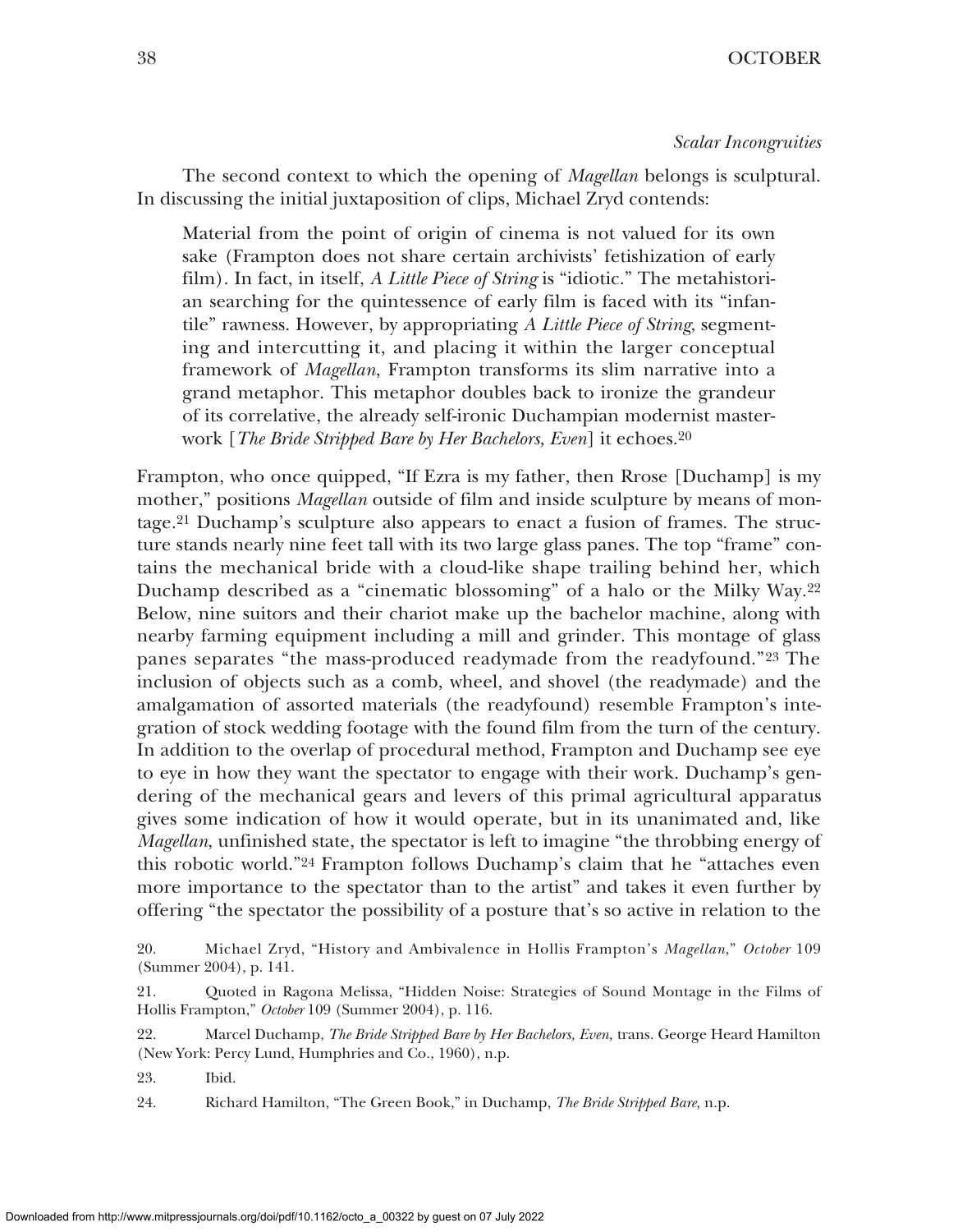work that it borders on the utopian or is utopian" (*CA*, 235). In regard to either the *Bride* or *Magellan*, the spectator must consult each's corresponding documents, be they the clutter of notes in Duchamp's *The Green Box* or Pigafetta's journal and Frampton's essays. Both works use textual forms to supplement their visual ones, entrusting the spectator to envision an ensemble.

Yet, even with the substantial scale of Duchamp's sculpture, an incongruity remains between its size and the forty-foot screen that Frampton intended to project his film onto. Frampton's outsized proportions hint at a tension in *Magellan* between the notions of grandeur that exploration elicits and the imperialistic consequences of such an odyssey. Mark McGurl has recently argued that problems of scale can give rise to the colonial drive to assert mastery by reining in disproportion. McGurl's most prominent example is Robinson Crusoe's reaction to finding a footprint larger than his own on the island. The inner turmoil caused by such a contrast in scale "won't be fully quieted until Robinson takes virtual colonial possession of the racial other who is Friday and everything is adequately, realistically explained to his satisfaction, the small triumphing over the large."25 The same could apply to the events that transpired on the southernmost tip of the Americas during Magellan's voyage. Pigafetta relates how they encountered people whom he describes as "Patagonian giants" and how Magellan tricked two of them, chaining them and taking them captive on one of the ships. They were to be presented to the Spanish royalty upon their return, but they died in transit. This abduction exemplifies the symbolic import of the first circumnavigation as a proclamation of supremacy over the Earth's boundary, a claim to dominion over the horizon itself and a foundation for European colonial rule.

That Magellan's voyage was not without a sordid underbelly was not lost on Frampton. If the disparity between screen and sculpture evokes colonial conflict through its scalar incongruity, the middle portion of the film, *Straits of Magellan*, confronts it head-on. This section's title locates it in the site of the kidnapping of the "Patagonian giants" by Magellan. Frampton shot a number of sections from *Straits* in a steel mill, capturing sprays of sparks and glowing embers, thereby locating this section in an inferno-like underworld. One clip jumps aboveground and shows a boy holding a frog caught on a fishing line immediately in front of the lens. The proximity of the boy to the camera magnifies his stature; he dwarfs even the house in the background. In speaking about this clip, Frampton said, "The frog looks so much like a little man that then the scale of the little child is magically changed."26 The scene undoubtedly has a playfulness to it in how it upends spatial perception, and perhaps exemplifies what McGurl identifies as the role of giants in literature, which is to teach children how to understand themselves in relation to larger objects, including giant-sized adults, by converting "a primary human cognitive developmental necessity into an aesthetic structure of mobility

25. Mark McGurl, "Gigantic Realism: The Rise of the Novel and the Comedy of Scale," *Critical Inquiry* 43, no. 2 (Winter 2017), p. 411.

26. Frampton, *Screening Room*.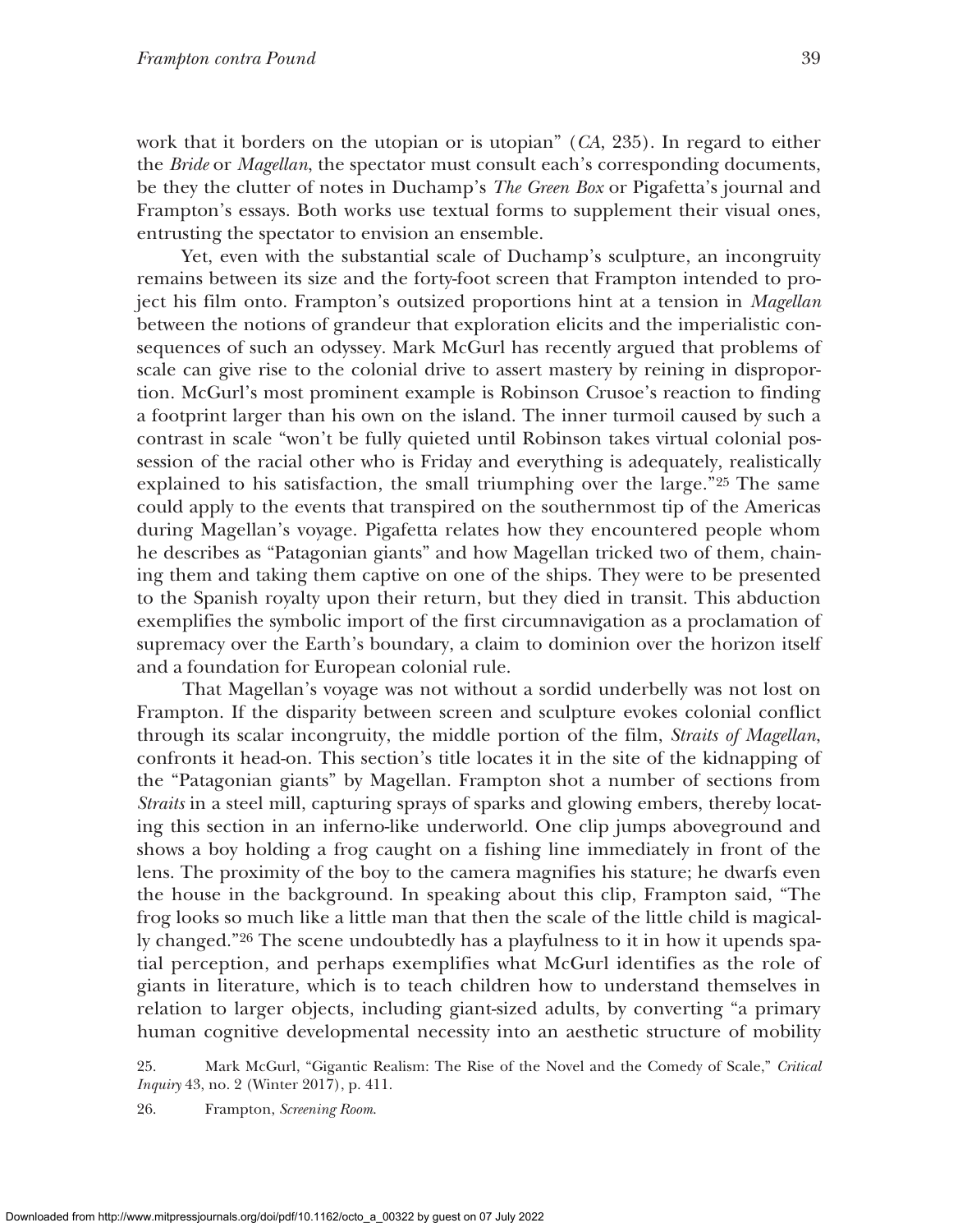

*Frampton.* Straits of Magellan. *1974. © Estate of Hollis Frampton.*

and mastery, *the pleasure of measure*."27 When confronting larger-than-life figures this child who morphs into "a mighty hunter," for example—the audience must adjust, expending cognitive effort on what, before becoming automatic, had to be learned in infancy. This temporary regression to the state of childhood inevitability carries with it some delight. Yet the role reversal doubles as a reenactment of Magellan's seizure of the indigenous couple, the colonial other represented here as subhuman from the perspective of Magellan and his crew. Frampton also spoke of this scene as his "one-minute horror movie," and however glib he might have been, the implication is nevertheless present that it critiques the colonial project as the manifestation of infantile urges, as signaling a sort of arrested development that insists on the diminishment of the physiques of others as compared to the colonizers.

Pound, too, evokes the dynamics of sculptural dimensions by pitting mismatches of scale against each other, most memorably in the much-analyzed "magic moment" of Canto 81 in *The Pisan Cantos*. George Kearns encapsulates the arc of this canto as a movement "from egotism (me, *my* life), through participation in traditions of craft and song, to humility and a sense of the prisoner's true scale within nature."28 It is in the third division of the canto that the poet-prisoner speaks the line "The ant's a centaur in his dragon world."29 The amplification of

27. McGurl, "Gigantic Realism," p. 414.

28. George Kearns, *Guide to Ezra Pound's* Selected Cantos (New Brunswick: Rutgers University Press, 1980), p. 159.

29. Pound, *The Cantos*, p. 521.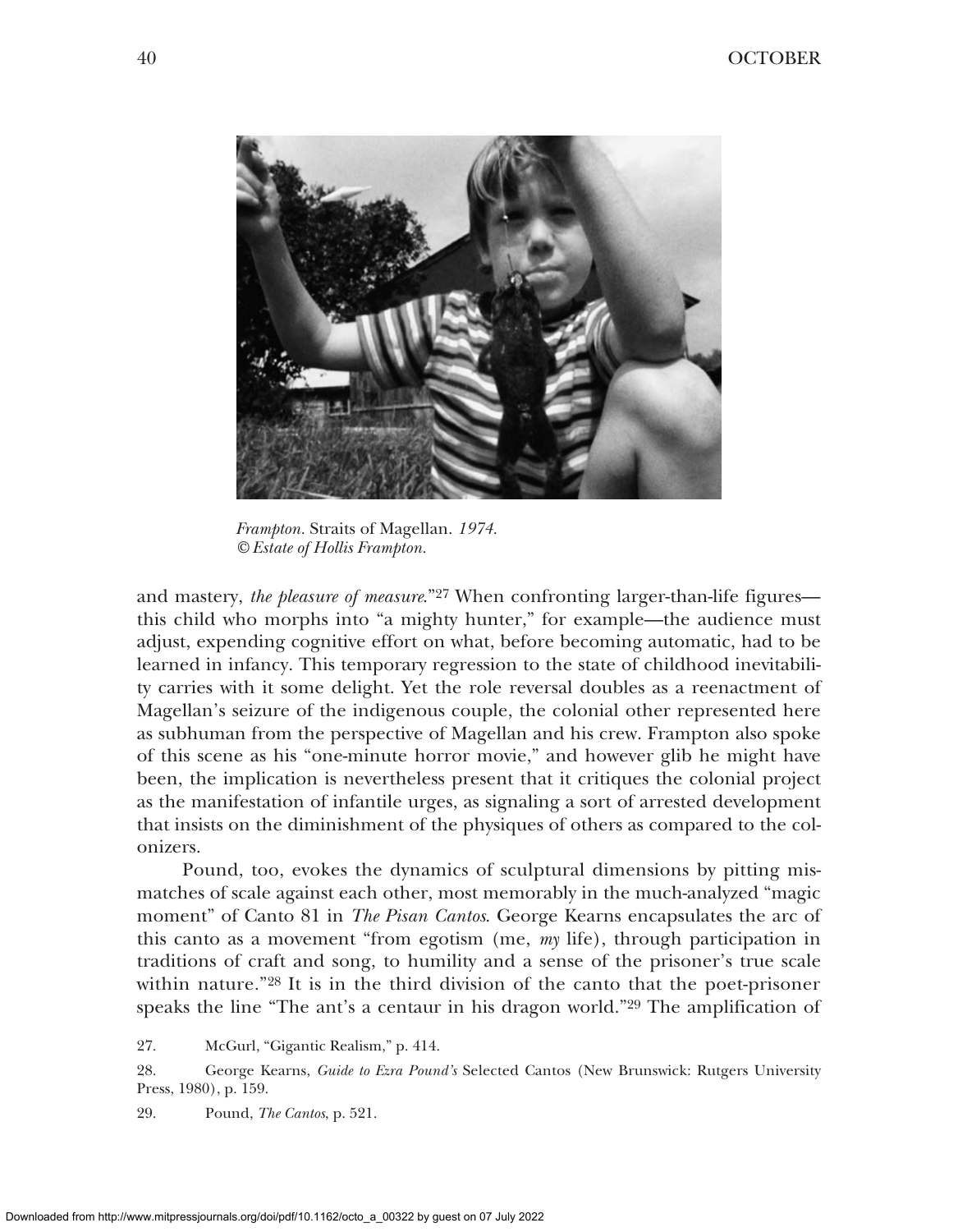the micro-creature is startling in itself, but the unspoken other side of the equation forms a picture of an utterly humiliated poet, lying on the ground and looking up in awe at an insect. This line of pentameter, mostly iambic, goes against the poet's earlier declaration that he would break lines such as these. Despite speaking of disproportionality, this orderly line defies the poet's riotous intentions toward the traditional lyric and humbles him in the process. A few lines down, the poet reflects on his insight into the inversion of sizes: "Learn of the green world what can be thy place  $/$  In scaled invention or true artistry."<sup>30</sup> Compared to the monosyllabic words in the first half of the sentence, the two trisyllabic words contract the length of the second line, enacting the scalar diminution that the poet himself undergoes. Although these lines have also been read as an entrenchment of Pound's aggressive defiance—*thy* could address the Allied nations just as easily as Pound himself—they nevertheless convey that he at least contemplated the implications of proportionality via poetics.31 The famous refrain that follows, "Pull down thy vanity  $\ell$  I say pull down," continues to deflate the ambiguous addressee. While Pound's repentance or defiance is uncertain, the stylistic virtuosity of the canto suggests that Pound also takes some *pleasure in measure*. Where Frampton and Pound depart from each other in their respective use of scalar incongruity is thus less in the possible critiques that they both levy but in how they locate the pleasure of their craft. For Frampton, it's a medium-intrinsic property—the screen enlarges bodies that in turn make the spectator feel small—while Pound simultaneously presents a lowly self-image while elevating the register to its highest lyrical potential, effecting an aestheticized grandeur in its virtuosic display.

## *Out of the Archive*

Michael Zryd's view that the metahistorian aims not to fetishize but to recontextualize early cinema captures an essential characteristic of Frampton's attitude toward archival material. Frampton made this point more or less when he said there is nothing within "the structural logic of the filmstrip that distinguishes 'footage' from a 'finished' work," and, consequently, "it may be possible for a metahistorian to take old work as 'footage,' and construct from it identical new work necessary to a tradition" (*CA*, 136). This recourse to the already made owes a debt to the verbatim rewriting of *Don Quixote* by Pierre Menard as imagined by Borges: The context in which Menard composes the facsimile results in an original work despite the fact than an identical work already exists. In this vein, Bruce Jenkins considers the instances in *Magellan* when Frampton reaches into the archive as establishing a "postauthorial understanding of cinema" that derives from the original role of the filmmaker "as recorder *and* presenter inherent in the conceptual and mechanical basis of cinema's own first device, the cinematograph,

<sup>30.</sup> Ibid.

<sup>31.</sup> On this issue, see Peter D'Epiro, "Whose Vanity Must Be Pulled Down?," *Paideuma* 13, no. 2 (Fall 1984), pp. 247–52.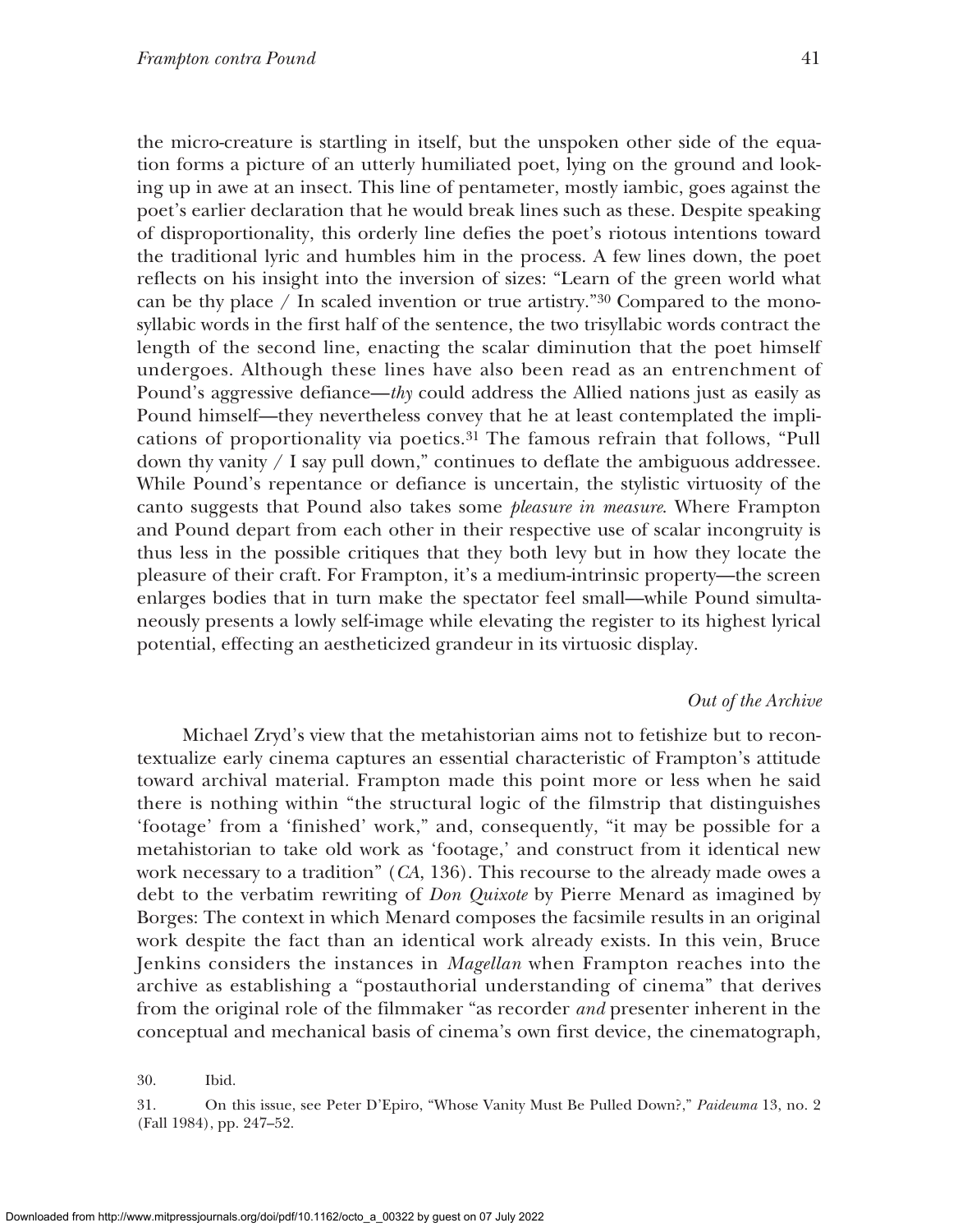which functioned both as camera and projector."<sup>32</sup> Jenkins extends Zryd's observation to suggest not only that Frampton treats the cinema as an archive but also that he treats the antiquated technology as an archive in its own right. Further, it is possible to add another type of archive that Frampton sifts through: his own filmography. The most illustrative example of this case spans Frampton's entire artistic career: He originally intended to use the title *Hapax Legomena* for a volume of poetry but eventually applied it to a series of films that then became part of *Magellan*.33 Frampton's meshing of personal and historical archives ensures that metahistory does not exile biography from its purview.

This propensity to recover an alternative tradition finds one final outlet in film criticism. Frampton pinpointed what, to his mind, was the most underutilized and least understood of all concepts of film theory. Surprisingly, it comes from one of the most canonical of theorists on the subject for which he is most well known: Sergei Eisenstein on cinematic montage. Frampton unearths a forgotten component of Eisenstein's writings, namely, vertical montage. If the influential theory of montage focuses only on images, positing a dialectical relation between sequential frames separated by a cut, vertical montage introduces the element of sound into the equation. It is a concept that Frampton was still experimenting with at the time of his death, but in his writings he stresses the possibilities he envisioned in such a practice: "Vertical montage at least permits—I would suggest, almost enforces—the simultaneous availability of essentially covalent chains of causal linkage of one kind or another" (*CA*, 242). He goes on to give an example in which he introduces the noise of a jackhammer first to the image of a cactus and then to the image of a river. He gives a rundown of the revolving set of associations between image and sound that this produces:

We have, on the one hand, a cactus, which is prickly, irritating, an abrasive thing, set against the pneumatic hammer, which is generally, even in the abrasive sonic environment of the city, a particularly noticeable, inescapable annoyance and interruption, likewise abrasive. On the other, it is also true that the cactus is phallic in form and thereby, because it is spiny, at least moderately sadistic in its implications. And the pneumatic hammer, of course, is a penetrating agency, which disrupts what it penetrates and functions phallically in a painful and destructive way. But then, of course, the image cut crosses the sound cut and one does have something like the gentle image of flowing water. The valence of sound immediately changes entirely. (*CA*, 242)

The vertical montage disrupts the initial sonic-visual equivalence between jackhammer and cactus, switching to a discordant relation between its two modalities.

<sup>32.</sup> Bruce Jenkins, "The Red and the Green," *October* 32 (Spring 1985), p. 91.

<sup>33.</sup> P. Adams Sitney, *Eyes Upside Down: Visionary Filmmakers and the Heritage of Emerson* (Oxford: Oxford University Press, 2008), p. 107.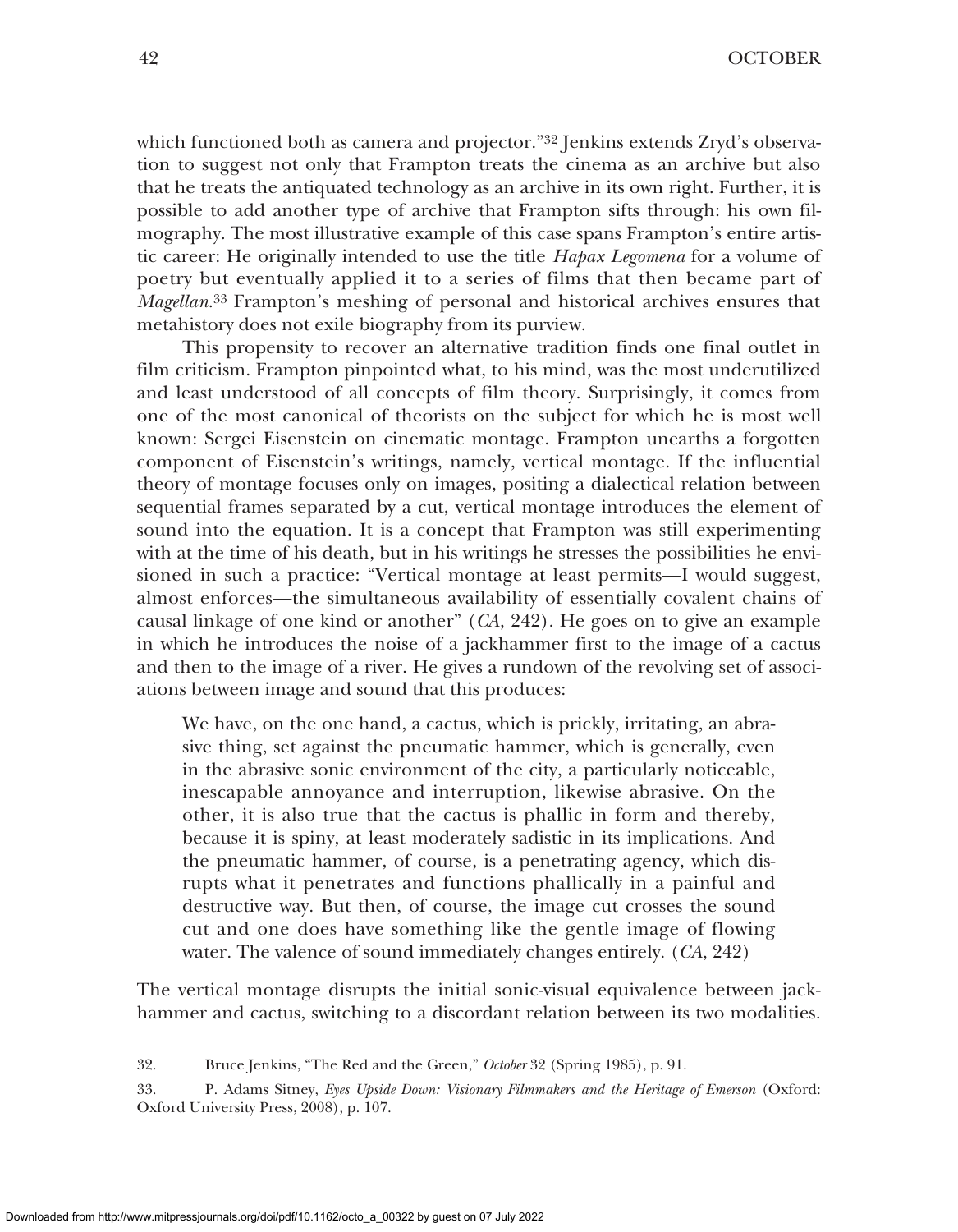In this instance, the inflated masculinity that the first combination presents is exposed as an artifice, representative of what Frampton called "the supreme fiction of film: that we're hearing what we're seeing."34 In moving toward the de-synchronization of sound and image, Frampton seems most interested in undoing unnecessary constraints imposed by the expectations of realism and verisimilitude in commercial film. Resurrecting the overlooked technique of vertical montage demonstrates the task of metahistory: to lay the foundation for a more artistically aware and a more self-conscious tradition of film history.

Critics of Frampton's work have often lamented that he did not have the chance to explore the possibilities of Eisenstein's lesser-known theory further in *Magellan*. Yet the beginning of the film gestures at more potential applications of this added dimension to montage. Whenever Frampton cuts from *A Little Piece of String* to the clips of the wedding, he overlays the sound of applause from an audience. When the bride and groom appear onscreen, sound and image are unwedded from each other. The clapping echoes the atmospheric sounds of rain and thunder in the overture and also anticipates the film's end not only by signaling the cessation of a performance but also by suggesting the thunderclap at the beginning of Joyce's *Finnegans Wake*, to which the finale of *Magellan* pays homage. Thus the soundtrack of *Magellan*, like its calendrical structure, circles back on itself. The recorded applause also subtly brings the two simultaneous performances into relation with each other: the wedding and the cinematic projection. By doing so, Frampton invites the spectator to consider how different types of spectacles determine the expectations of audience behavior, especially the peculiar phenomenon of applauding after a film. The repetition of the applause track poses the question, When applause occurs in a movie theater, whom is it for? Neither the director nor the actors are present to hear it, though it could be understood as approbation sent from afar. Yet, like applause at a wedding that both praises the newly married couple and gives an auditory confirmation that the ceremony was indeed witnessed, this vertical montage hints that in those occasions when the audience members clap for a film, they clap, in part, for themselves as a collective, affirming the communal experience they just shared with one another. This is the sort of action that Frampton wants *Magellan* to inspire in those who view it: to claim a stake in the film and to realize that their role is just as essential to it as his.

Frampton uses the archive to encourage a collaborative effort between the spectator and himself; Pound, by contrast, resorts to it mostly in order to barricade himself within, especially when facing the precarious situation of being imprisoned in an outdoor cage at a U.S. military detention center during the composition of *The Pisan Cantos*. Moreover, Frampton encourages spectatorial participation by breaking the unity of image and sound; Pound, by contrast, in his moments of greatest distress strives against the overwhelming discord to find a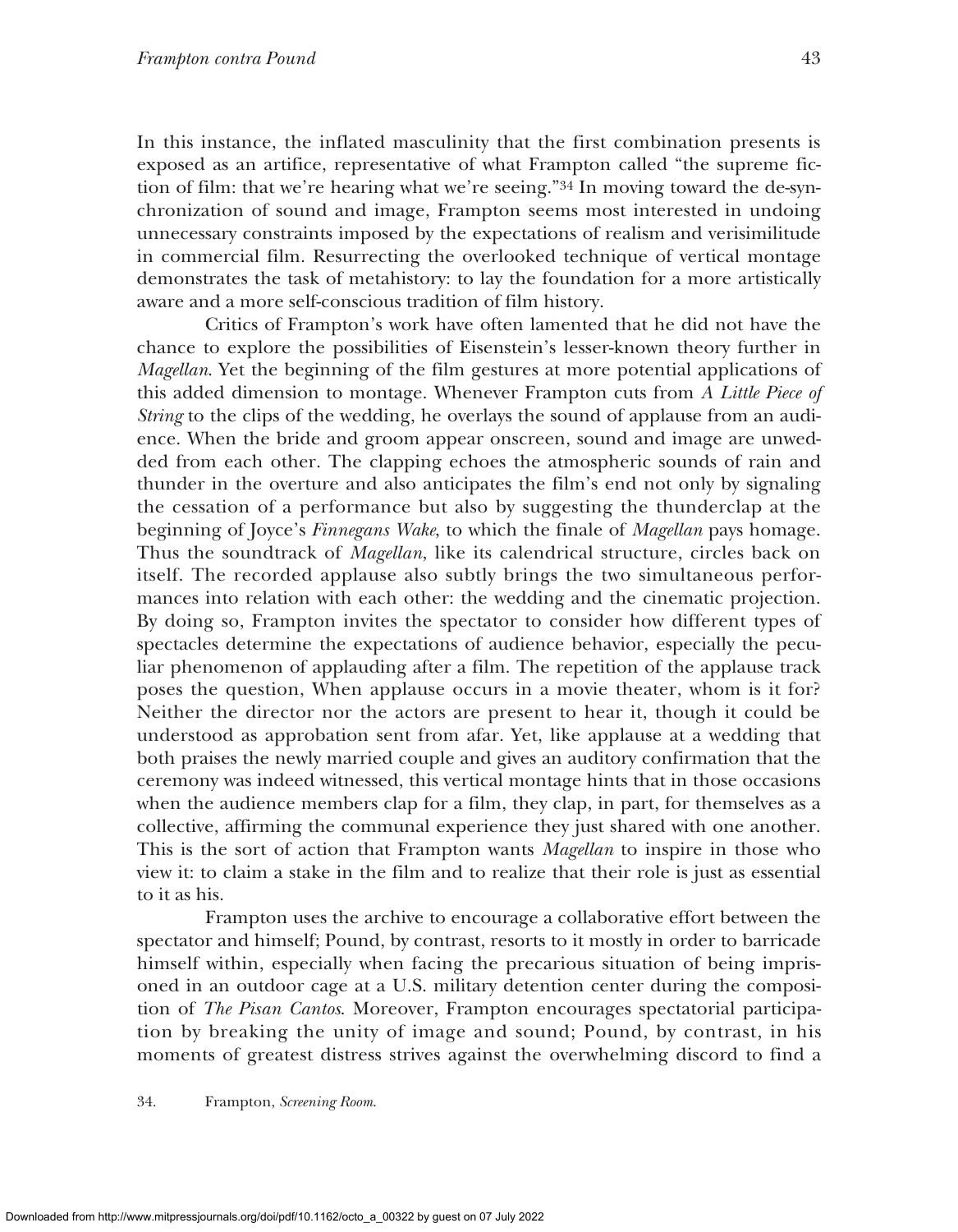resemblance between the visual signifiers and the verbal cadence of his verse. One possible example of this strategy is Pound's use of the ideogram, which to him, in almost every case, stands for order and coherence. The ideogram's appeal to Pound, though, resides predominantly in its visual immediacy, in how its signifier approaches transparency, which, as many critics have pointed out, is a result of Pound's superficial understanding of Chinese written characters.35 Sound does not play a significant factor in Pound's incorporation of the ideograms, and indeed they seem to embody a peaceful silence when they appear in *The Cantos*, like the paradisal quiescence that one of the final cantos venerates. A more apt example of how Pound attunes image and sound is the motif of "Le Chant des Oiseaux" that runs throughout *The Pisan Cantos*. This musical composition that imitates birdcalls dates back to the sixteenth century, and Canto 75 consists almost entirely of its score. The score is a rare insertion of an archival document in *The Cantos*, one written not in Pound's hand.36 The line that precedes the pages of music, "not of one bird but of many," will be echoed by the self-referential ones in Canto 94 ("This is not a work of fiction  $/$  nor yet of one man"), thereby giving this chant of the birds a significance that bears on the entire symbolic structure of *The Cantos*.37 Pound would, in fact, often resort to musical notation when asked to explain his epic: In a letter to a friend he drew the notes of an F major chord on a staff to explain the work's organizing principle.38

References to birdcalls permeate the remainder of *The Pisan Cantos*. The poet, exposed to the elements while imprisoned in his open-air cell, spots a group of birds on a wire fence that call to mind the piece of music not only because singing birds evoke the composition's title but also because the scene resembles an image of notes on a scale. As the birds move around ("with 8 birds on a wire / or rather on 3 wires") and around ("4 birds on 3 wires, one bird on one"), their positions create an evolving score that the poet eventually transcribes:

> f f d

> > g

## write the birds in their treble scale39

Pound fashions a hybrid form of writing music, part treble scale and part tablature, that reflects the combined image of birds and musical notes superimposed over each other. Birds become letters become music, in other words. The canto closes on a moment of crisis—"the loneliness of death came upon me  $/$  (at 3 P.M., for an instant)"—that then immediately transforms into one last birdsong: "three

39. Pound, *The Cantos*, p. 525.

<sup>35.</sup> As Jessica Pressman puts it, "It is precisely because he did not read Chinese that Pound could claim, as he did, that the Chinese ideogram is a universal medium for poetry." Jessica Pressman, *Digital Modernism: Making It New in New Media* (Oxford: Oxford University Press, 2014), p. 140.

<sup>36.</sup> The score is written in the hand of Olga Rudge, a violinist and a mistress of Pound's.

<sup>37.</sup> Pound, *The Cantos*, p. 450.

<sup>38.</sup> William Cookson, *A Guide to* The Cantos *of Ezra Pound* (London: Croom Helm, 1985), p. xx.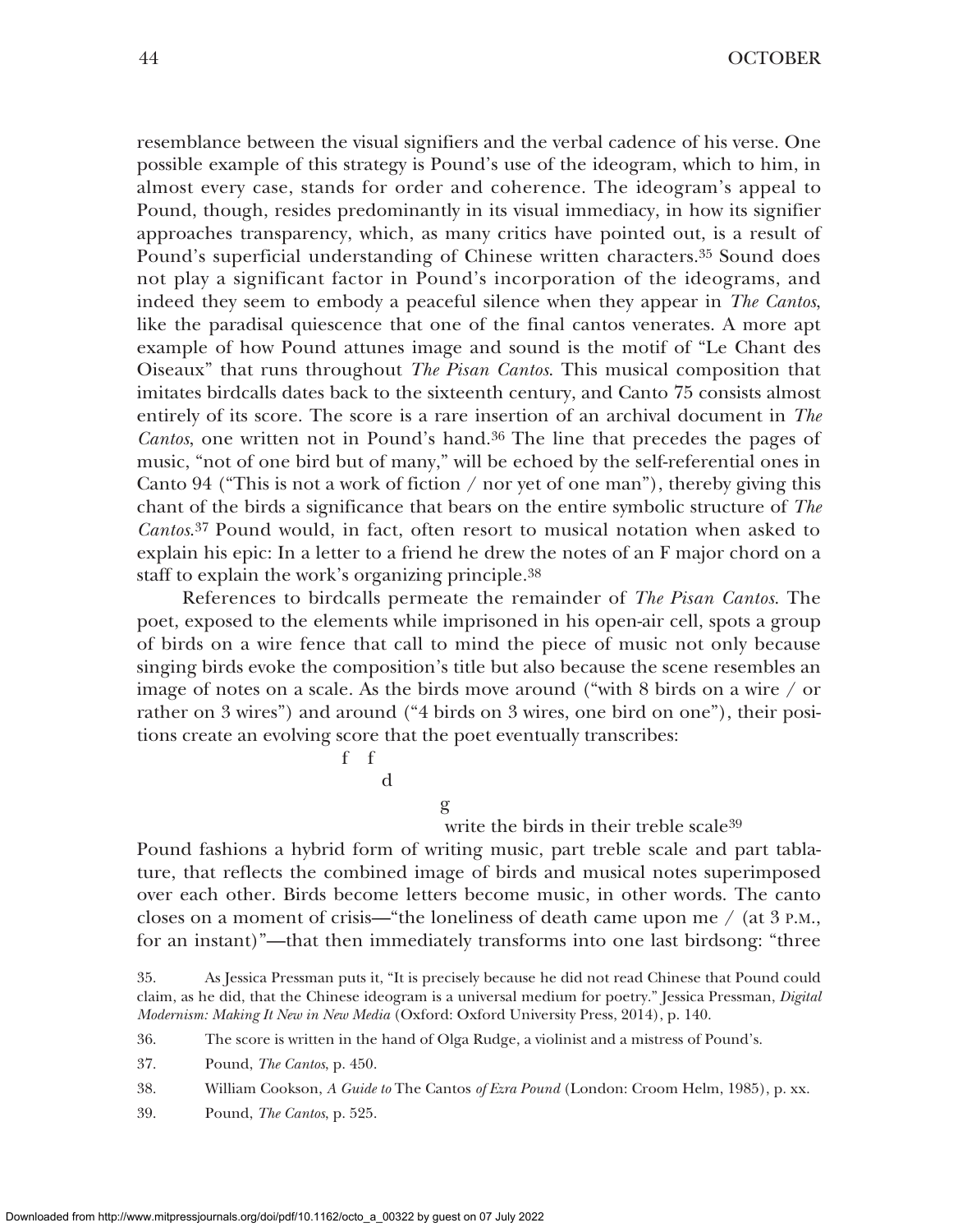final half notes / their white downy chests black-rimmed / on the middle wire." $40$ The distance between the notes disappears, resolving the avian counterpoint into the tolling of a bell marking the moment when Pound expected to face execution for treason. But the threat that this ringing would resound as his own death knell subsides, and the final word of the canto, *periplum,* situated alone in the center of the line, signals the voyage of the sun across the sky, the passage of a day and the prolongation of the poet's life. These birds provide comfort, respite, and brief harmonious interludes for the prisoner from the impending dangers, both physical and psychological. The image of the birds insulates the poet from the chaos without by protecting the music within. This withdrawing from the world into an inner realm thus contrasts with the opposing movement of Frampton, who dismantles barriers, unsettling his film through discord between image and sound and exposing it to extrinsic involvement.

## *A Vaudeville of Light*

As much as the primary strategies of Frampton and Pound are antagonistic to each other, it must be admitted that at least one significant overlap exists between *The Cantos* and *Magellan*. Canto 47 identifies one of Pound's central odysseys with the directive "must thou sail after knowledge."41 Following suit, *Magellan* quests after the creation of a sort of epistemological logbook, or, as Frampton puts it, "the largest possible inventory of modes of classifying and perceiving experience."42 And just as Pound presents *The Cantos* as "the tale of the tribe" that imparts lessons necessary for the survival of the tribe, Frampton writes in the essay in which he outlines *Magellan*, "Survival of our species depends upon our having correct information at the right time" (*CA*, 135). This survival instinct, moreover, inheres within Frampton's source material: Pigafetta, the voyage's diarist, beyond the wide scope of information he documented, "displayed another quality important in a recorder, namely a remarkable faculty for survival."43 Out of the nearly 240 sailors who began the expedition, Pigafetta was one of only eighteen to still be alive three years later when the voyagers returned to their point of origin, and consequently his journal reads in part as a survival guide. If Frampton and Pound share this same purpose—an epistemological end point that gives them a direction to set their compasses to—it would seem to overshadow the discrepancies between their diverging routes to arrive there and cast into doubt whether Frampton actually seeks to separate his brand of modernism from the literary tradition established a generation earlier. Especially when one considers the final completed portion of the film, *Gloria!*, one of the concluding segments of *Death of Magellan*, the conspicuous allusions to the modernists, Joyce in particular,

- 41. Ibid., p. 236.
- 42. Quoted in Henderson, "Propositions for the Exploration," p. 144.
- 43. R. A. Skelton, "Introduction," in Pigafetta, *Magellan's Voyage*, p. 7.

<sup>40.</sup> Ibid., p. 527.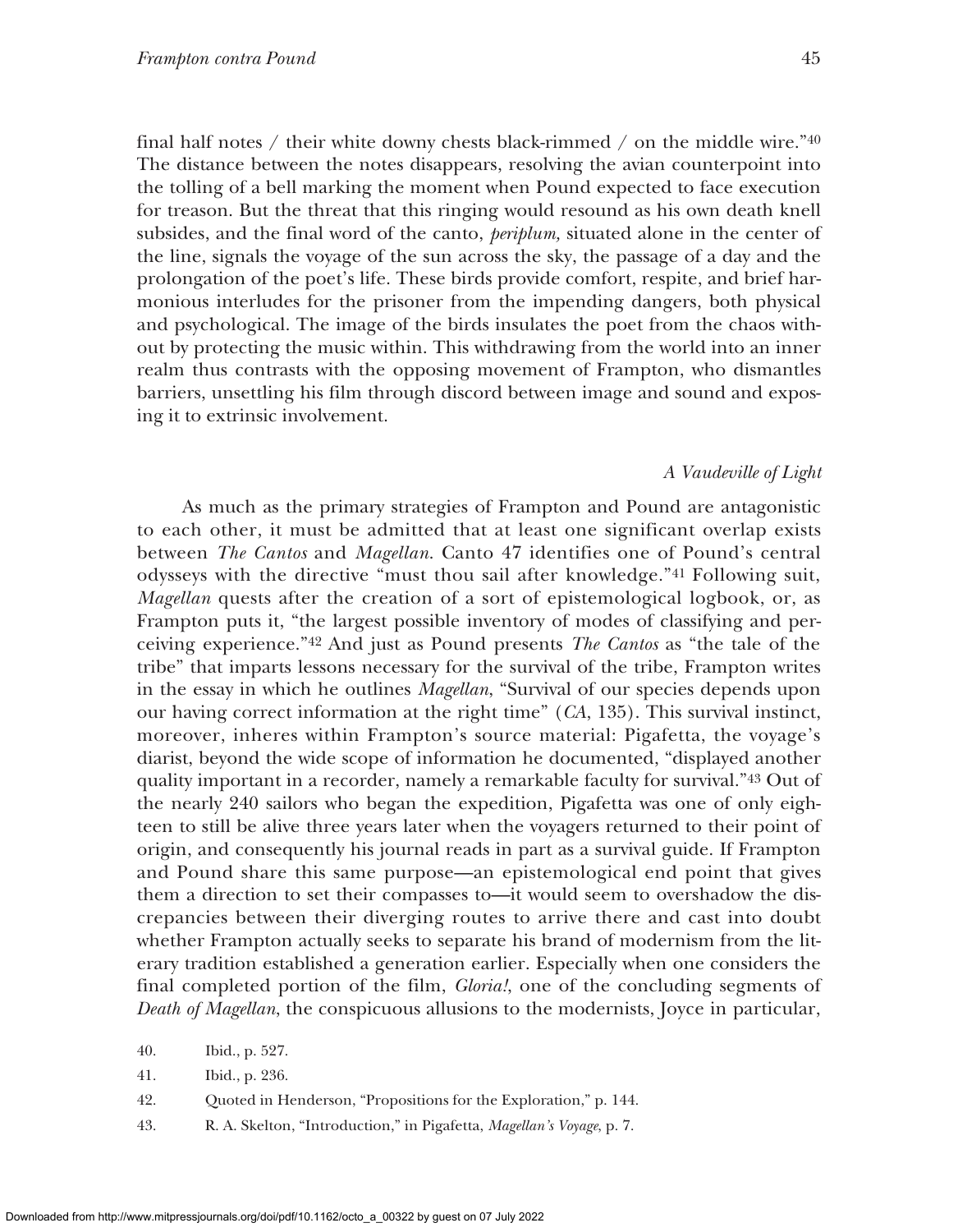

*Frampton.* Death of Magellan: Gloria! *1979. © Estate of Hollis Frampton.*

further suggest that Frampton resolves to forsake a cinematic inheritance for a literary one.

On the whole, however, *Gloria!* does not celebrate modernism's legacy so much as present it as one mode of classifying experience among many. It challenges modernism's supremacy by interpolating into the metahistorical unveiling of film's forgotten origin. *Gloria!* is made up of two parts: The first displays digital text over a green screen that involves Frampton's reminiscences of his Irish grandmother, and the second consists of an early film version of the ballad of Tim Finnegan. Frampton presents the reminiscences as propositions doubly ordered, alphabetically and numerically, which flattens expressive language into digital code. The tone owes something to the catechismal question-and-answer form of the "Ithaca" episode of *Ulysses*.44 The first proposition states: "1. That we belonged to the same kinship group, sharing a tie of blood [A]" (*CA*, 253). Just as Joyce engineers a disconnect between the discourse of Catholic instruction and the narrative content, Frampton employs the discourse of programming to compose an elegy for his grandmother. This digital art, the only instance of it in *Magellan*, completes the metaphor of circumnavigation by signaling the global connectivity made possible by computer technology. The navigational circuit that Magellan's ships perform prefigure the fiber-optic internet cables strewn across the ocean floor. This episode of homecoming also involves Finnegan's resurrection, a conspicuous nod to Joyce but, even more significantly, the capstone of Frampton's metahistory, the recovery of an alternative tradition for film. For Frampton, the origin of this

44. Jessica Pressman draws the parallel between digital code and the style of "Ithaca" in *Ulysses* in *Digital Modernism*. See page 144.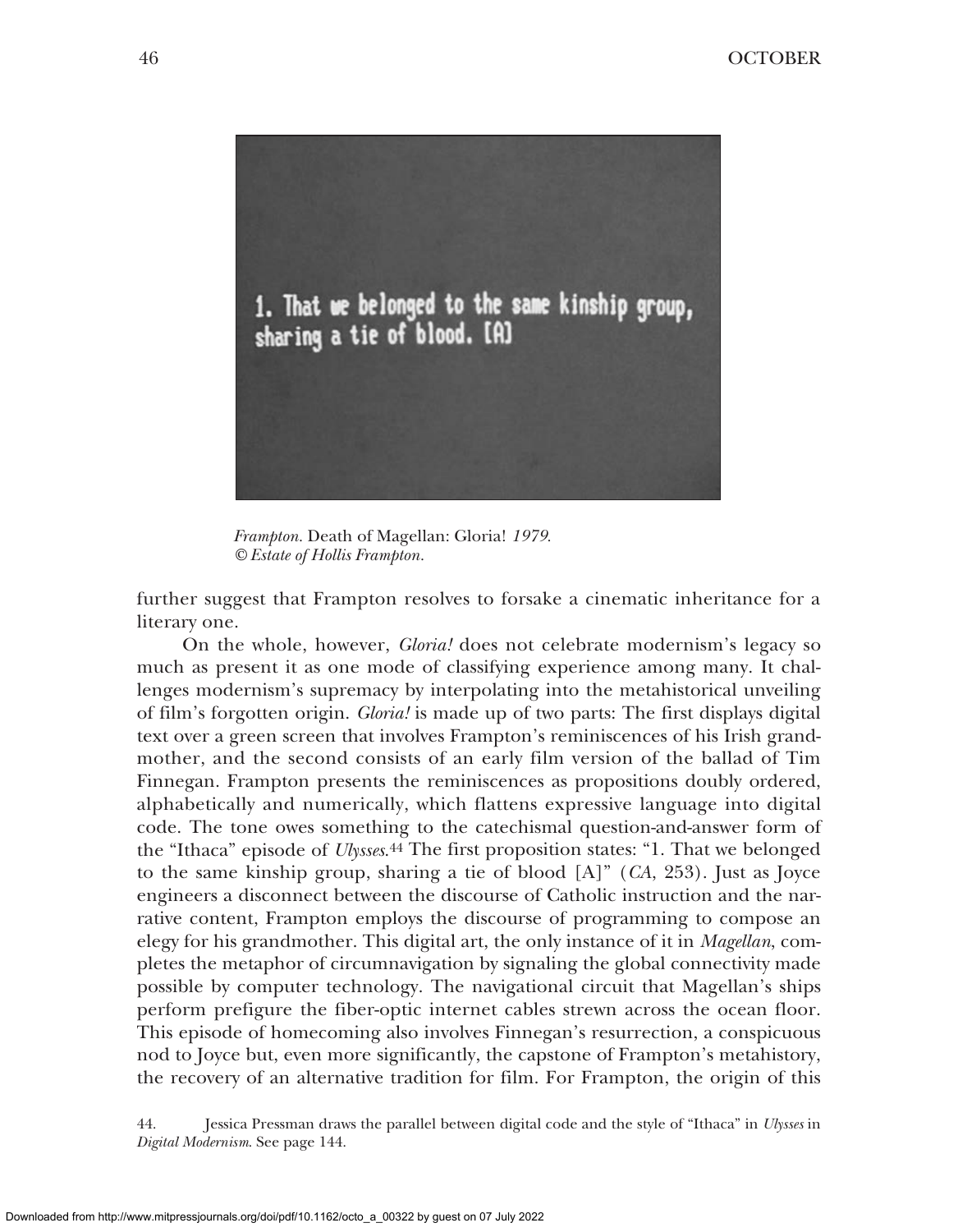

*Frampton.* Death of Magellan: Gloria! *1979. © Estate of Hollis Frampton.*

tradition lies not in the movie theater but in the variety performances and magic shows that interspersed film clips throughout miscellaneous other acts: "When film was very new and was a real novelty you really would find films, little films, shown in the middle of a kind of vaudeville of light."45 This vaudeville of light comprising not only short films but everything from demonstrations of X-rays to see inside the performer to phantasmagoria performances to terrify the audience with spectral images projected onto clouds of smoke—would eventually be articulated within film criticism as the cinema of attractions, giving a belated vindication to the realization of metahistory in *Magellan*.46

As much as high modernism permeates the films of Hollis Frampton, his own epic reverses Pound's dictum to "Make it new." His voyage after knowledge ultimately strives to make a new medium old, to return to its starting point and dwell within it, to recuperate the burlesque beginnings that it sloughed off when the industry of commercial filmmaking took over. Frampton's ludic modernism, in turn, foregrounds the playfulness of the authors who—at least in his time—were often mischaracterized as capable only of high-toned solemnity. Frampton often cited an interview that Joyce gave in the '30s in which he complained that no one had yet observed the humor in *Ulysses*.47 But even with Frampton's proclivity for irreverence, the serious side of *Magellan* should not be entirely overlooked.

45. Frampton, *Screening Room*.

46. See Tom Gunning, "The Cinema of Attractions: Early Film, Its Spectator and the Avant-Garde," *Wide Angle* 8, no. 3/4 (Fall 1986), pp. 63–70.

47. Frampton references this interview with Joyce in *Recollections*, p. 118.